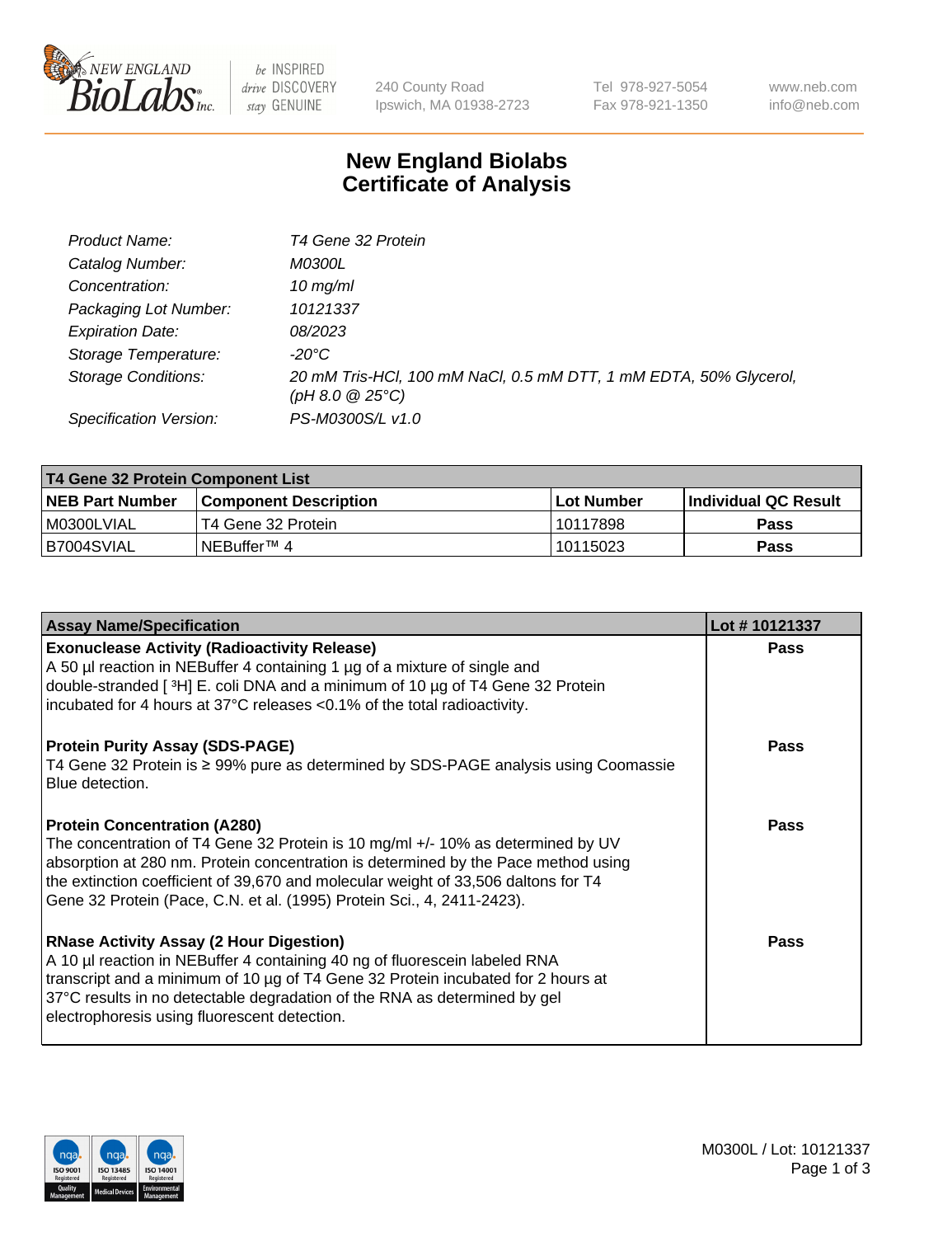

be INSPIRED drive DISCOVERY stay GENUINE

240 County Road Ipswich, MA 01938-2723 Tel 978-927-5054 Fax 978-921-1350 www.neb.com info@neb.com

| <b>Assay Name/Specification</b>                                                                                                                                                                                                                                                                                                                                                                             | Lot #10121337 |
|-------------------------------------------------------------------------------------------------------------------------------------------------------------------------------------------------------------------------------------------------------------------------------------------------------------------------------------------------------------------------------------------------------------|---------------|
| <b>RNase Activity (Extended Digestion)</b><br>A 10 µl reaction in NEBuffer 4 containing 40 ng of fluorescein labeled RNA<br>transcript and a minimum of 10 µg of T4 Gene 32 Protein is incubated at 37°C. After<br>incubation for 16 hours, >90% of the substrate RNA remains intact as determined by<br>gel electrophoresis using fluorescent detection.                                                   | <b>Pass</b>   |
| <b>Single Stranded DNase Activity (FAM-Labeled Oligo)</b><br>A 50 µl reaction in CutSmart® Buffer containing a 20 nM solution of a fluorescent<br>internal labeled oligonucleotide and a minimum of 10 µg of T4 Gene 32 Protein<br>incubated for 16 hours at 37°C yields <5% degradation as determined by capillary<br>electrophoresis.                                                                     | Pass          |
| Functional Testing (Single Stranded DNA Binding - FAM Labeled Oligo)<br>A 20 µl reaction in NEBuffer 4 containing 20 µM FAM-labeled 50-mer and a maximum of<br>80 µg of T4 Gene 32 Protein incubated for 30 minutes at 37°C produces a mobility<br>shift in >95% of the starting material as determined by TBE gel electrophoresis and<br>UV imaging.                                                       | Pass          |
| <b>Phosphatase activity (FAM Labeled Oligo)</b><br>A 50 ul reaction in CutSmart® Buffer containing a 20 nM solution of a fluorescent<br>internal labeled oligonucleotide with a 5' phosphate and a minimum of 10 µg of T4<br>Gene 32 Protein incubated for 16 hours at 37°C yields <5% degradation as determined<br>by capillary electrophoresis.                                                           | Pass          |
| <b>Non-Specific DNase Activity (16 Hour)</b><br>A 50 µl reaction in NEBuffer 4 containing 1 µg of Lambda-HindIII DNA and a minimum<br>of 30 µg of T4 Gene 32 Protein incubated for 16 hours at 37°C results in a DNA<br>pattern free of detectable nuclease degradation as determined by agarose gel<br>electrophoresis.                                                                                    | <b>Pass</b>   |
| <b>Endonuclease Activity (Nicking)</b><br>A 50 µl reaction in NEBuffer 4 containing 1 µg of supercoiled PhiX174 DNA and a<br>minimum of 10 µg of T4 Gene 32 Protein incubated for 4 hours at 37°C results in <10%<br>conversion to the nicked form as determined by agarose gel electrophoresis.                                                                                                            | <b>Pass</b>   |
| qPCR DNA Contamination (E. coli Genomic)<br>A minimum of 10 µg of T4 Gene 32 Protein is screened for the presence of E. coli<br>genomic DNA using SYBR® Green qPCR with primers specific for the E. coli 16S rRNA<br>locus. Results are quantified using a standard curve generated from purified E. coli<br>genomic DNA. The measured level of E. coli genomic DNA contamination is ≤ 1 E. coli<br>genome. | Pass          |

This product has been tested and shown to be in compliance with all specifications.